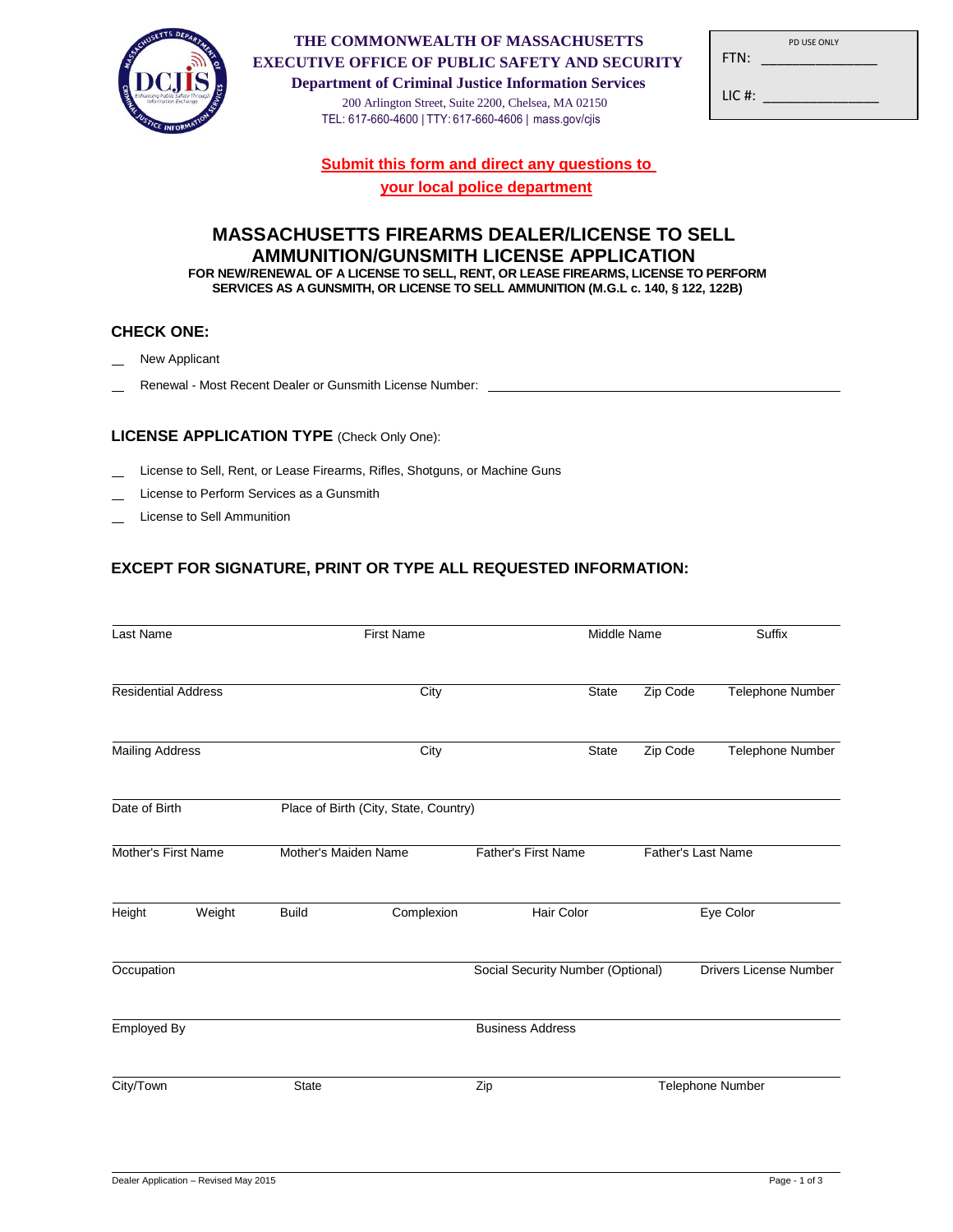# **ANSWER THE FOLLOWING QUESTIONS COMPLETELY AND ACCURATELY:**

| 1. | Are you a citizen of the United States?                                                                                                                            |                   |       |                       | $\Box$ YES $\Box$ NO |  |  |
|----|--------------------------------------------------------------------------------------------------------------------------------------------------------------------|-------------------|-------|-----------------------|----------------------|--|--|
|    | If lawful permanent resident alien, give<br>green card number and resident date                                                                                    | Green Card Number |       | Resident Since (date) |                      |  |  |
|    | If naturalized, give date, place<br>and naturalization number                                                                                                      | Date              | Place | Naturalization No.    |                      |  |  |
| 2. | Have you ever renounced your U.S. citizenship?                                                                                                                     |                   |       |                       | $\Box$ YES $\Box$ NO |  |  |
| 3. |                                                                                                                                                                    |                   |       |                       |                      |  |  |
| 4. | Have you ever been arrested or appeared in court as a defendant for any criminal offense?<br>$\Box$ YES $\Box$ NO                                                  |                   |       |                       |                      |  |  |
| 5. | Are you the subject of any pending criminal charges?                                                                                                               |                   |       |                       |                      |  |  |
| 6. | Have you ever been convicted of a felony?                                                                                                                          |                   |       |                       |                      |  |  |
| 7. | Have you ever been convicted of the unlawful use, possession, or sale of controlled substances<br>as defined in M.G.L. c. 94C, § 1?                                |                   |       |                       |                      |  |  |
| 8. | Have you ever been convicted of a violent crime or a crime of domestic violence?                                                                                   |                   |       |                       |                      |  |  |
| 9. | Have you ever been convicted as an adult or adjudicated a youthful offender or delinquent child<br>in any state or federal jurisdiction?                           |                   |       |                       |                      |  |  |
|    | 10. Are you now, or have you ever been the subject of a restraining order issued pursuant to M.G.L. c. 209A,<br>or a similar order issued by another jurisdiction? |                   |       |                       |                      |  |  |
|    | 11. Are you currently the subject of any outstanding arrest warrant in any state or federal jurisdiction?                                                          |                   |       |                       |                      |  |  |
|    | 12. Have you ever been committed to any hospital or institution for mental illness, or alcohol or substance abuse?                                                 |                   |       |                       |                      |  |  |
|    | 13. Has any firearms license issued under the laws of any state or territory ever been suspended, revoked,<br>or denied?                                           |                   |       |                       |                      |  |  |
|    | 14. Have you been discharged from the armed forces of the United States under dishonorable conditions?                                                             |                   |       |                       |                      |  |  |
|    | 15. Have you been the subject of an order of the probate court appointing a guardian or conservator?                                                               |                   |       |                       | $\Box$ YES $\Box$ NO |  |  |

### **If you answered "YES" to any of the questions 2-15, give details which must include dates, circumstances and location; use a separate sheet of paper if necessary.**